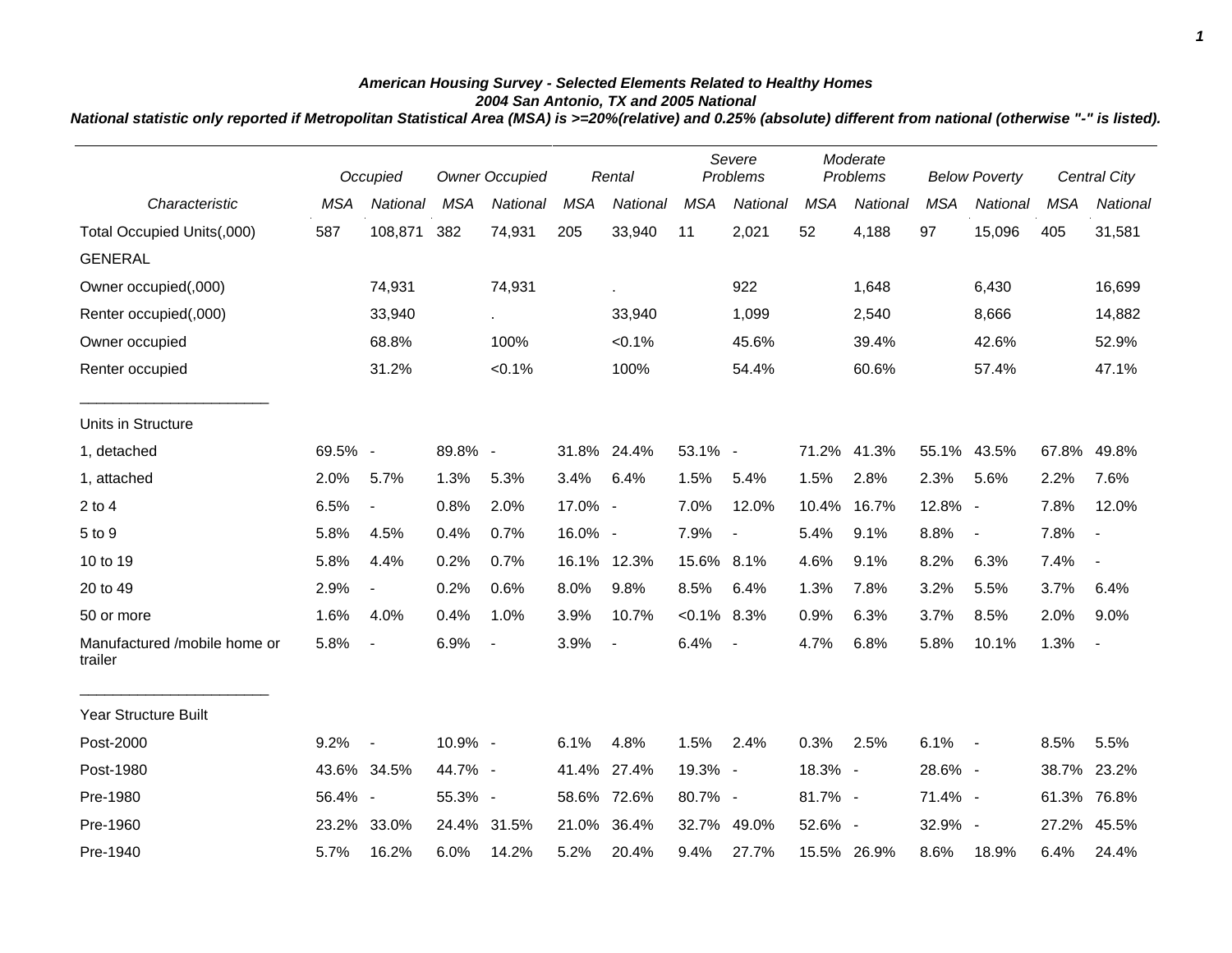|                                                        | Occupied |             | <b>Owner Occupied</b> |             | Rental     |                          | Severe<br>Problems |                 | Moderate<br>Problems |                          | <b>Below Poverty</b> |             | Central City |             |
|--------------------------------------------------------|----------|-------------|-----------------------|-------------|------------|--------------------------|--------------------|-----------------|----------------------|--------------------------|----------------------|-------------|--------------|-------------|
| Characteristic                                         | MSA      | National    | <b>MSA</b>            | National    | <b>MSA</b> | National                 | <b>MSA</b>         | National        | <b>MSA</b>           | National                 | <b>MSA</b>           | National    | <b>MSA</b>   | National    |
| Foundation (for 1-unit not<br>manufactured)            |          |             |                       |             |            |                          |                    |                 |                      |                          |                      |             |              |             |
| 1-Unit not manufactured(,000)                          | 420      | 76,154      | 348                   | 65,675      | 72         | 10,479                   | 6                  | 1,037           | 38                   | 1,849                    | 55                   | 7,410       | 284          | 18,146      |
| With a basement under all of<br>house                  | 0.1%     | 32.8%       | 0.1%                  | 34.4%       |            | $< 0.1\%$ 22.6%          |                    | $< 0.1\%$ 31.6% | $< 0.1\%$            | 15.5%                    | 0.3%                 | 27.8%       | 0.1%         | 32.5%       |
| With a basement under part of<br>house                 | 0.3%     | 11.5%       | 0.3%                  | 11.9%       | 0.4%       | 8.5%                     |                    | $< 0.1\%$ 11.5% | $< 0.1\%$ 7.2%       |                          | 0.2%                 | 8.1%        | 0.3%         | 8.1%        |
| With a crawl space                                     | 23.4% -  |             | 21.1% -               |             | 34.3% -    |                          | 46.9%              | 34.1%           | 65.6% -              |                          | 39.0% -              |             | 25.3% -      |             |
| On a concrete slab                                     | 74.3%    | 30.2%       | 76.6%                 | 29.4%       | 62.9%      | 35.3%                    | 47.9%              | 21.1%           | 29.1%                | 18.6%                    | 58.2%                | 29.9%       | 72.8%        | 34.8%       |
| In some other way                                      | 2.0%     | 0.5%        | 1.9%                  | 0.4%        | 2.4%       | 1.2%                     | 5.2%               | 1.7%            | 5.3%                 | 0.5%                     | 2.3%                 | 0.9%        | 1.6%         | 0.5%        |
| <b>EXTERIOR</b>                                        |          |             |                       |             |            |                          |                    |                 |                      |                          |                      |             |              |             |
| <b>External Building Conditions (non</b><br>multiunit) |          |             |                       |             |            |                          |                    |                 |                      |                          |                      |             |              |             |
| Sagging roof                                           | 4.1%     | 2.1%        | 3.5%                  | 1.9%        | 6.7%       | 3.8%                     | 16.4% 8.7%         |                 | 12.6% -              |                          | 5.9%                 | 4.0%        | 4.7%         | 2.4%        |
| Missing roofing material                               | 4.5%     | 3.5%        | 4.2%                  | 3.3%        | 5.9%       | 4.7%                     | 20.2%              | 10.3%           | 13.9% -              |                          | 6.9%                 | 5.4%        | 4.9%         |             |
| Hole in roof                                           | 2.9%     | 1.7%        | 2.4%                  | 1.4%        | 5.4%       | 3.5%                     | 6.8%               | 8.3%            |                      | 13.5% 10.7%              | 6.0%                 | 3.7%        | 3.5%         | 2.3%        |
| Missing bricks, siding, other<br>outside wall material | 7.3%     | 2.6%        | 6.1%                  | 2.1%        | 12.8%      | 5.3%                     | 29.3% 9.4%         |                 |                      | 19.6% 13.6%              | 11.0%                | 5.6%        | 8.0%         | 3.0%        |
| Sloping outside walls                                  | 3.6%     | 1.3%        | 3.1%                  | 0.9%        | 6.4%       | 3.1%                     | 18.3% 7.2%         |                 | 10.9% -              |                          | 5.1%                 | 2.7%        | 4.0%         | 1.5%        |
| Boarded up windows                                     | 1.8%     | 0.8%        | 1.7%                  | 0.6%        | 2.3%       | $\overline{\phantom{a}}$ | 10.9% 4.4%         |                 | 6.0%                 | $\overline{\phantom{a}}$ | 3.3%                 | 2.5%        | 2.3%         | 1.0%        |
| Broken windows                                         | 7.4%     | 3.6%        | 6.8%                  | 3.0%        | 10.4%      | 7.1%                     | 21.8%              | 10.4%           | 18.7% -              |                          | 11.6%                | 6.6%        | 9.3%         | 4.2%        |
| Bars on windows                                        | 15.1%    | 2.8%        | 14.2%                 | 2.5%        | 19.0%      | 4.2%                     | 26.9%              | 4.8%            | 32.6% 6.7%           |                          | 24.3%                | 4.7%        | 21.2%        | 8.2%        |
| Foundation crumbling or has open 4.5%<br>crack or hole |          | 2.4%        | 4.0%                  | 2.1%        | 6.5%       | 4.2%                     | 16.6% 8.4%         |                 | 10.2% -              |                          | 8.6%                 | 4.0%        | 5.3%         | 3.1%        |
| None of the above                                      |          | 68.1% 84.3% |                       | 70.4% 85.7% |            | 56.9% 76.1%              |                    | 41.8% 70.3%     |                      | 33.3% 55.0%              |                      | 55.3% 75.9% |              | 62.3% 77.6% |
| None of the above(excluding bars) 78.2% -              |          |             | 80.3% -               |             | 68.4% -    |                          |                    | 53.0% 72.0%     | 52.5% -              |                          | 69.7% -              |             | 76.6% -      |             |
| Water Leakage During Last 12<br>Months                 |          |             |                       |             |            |                          |                    |                 |                      |                          |                      |             |              |             |

*2*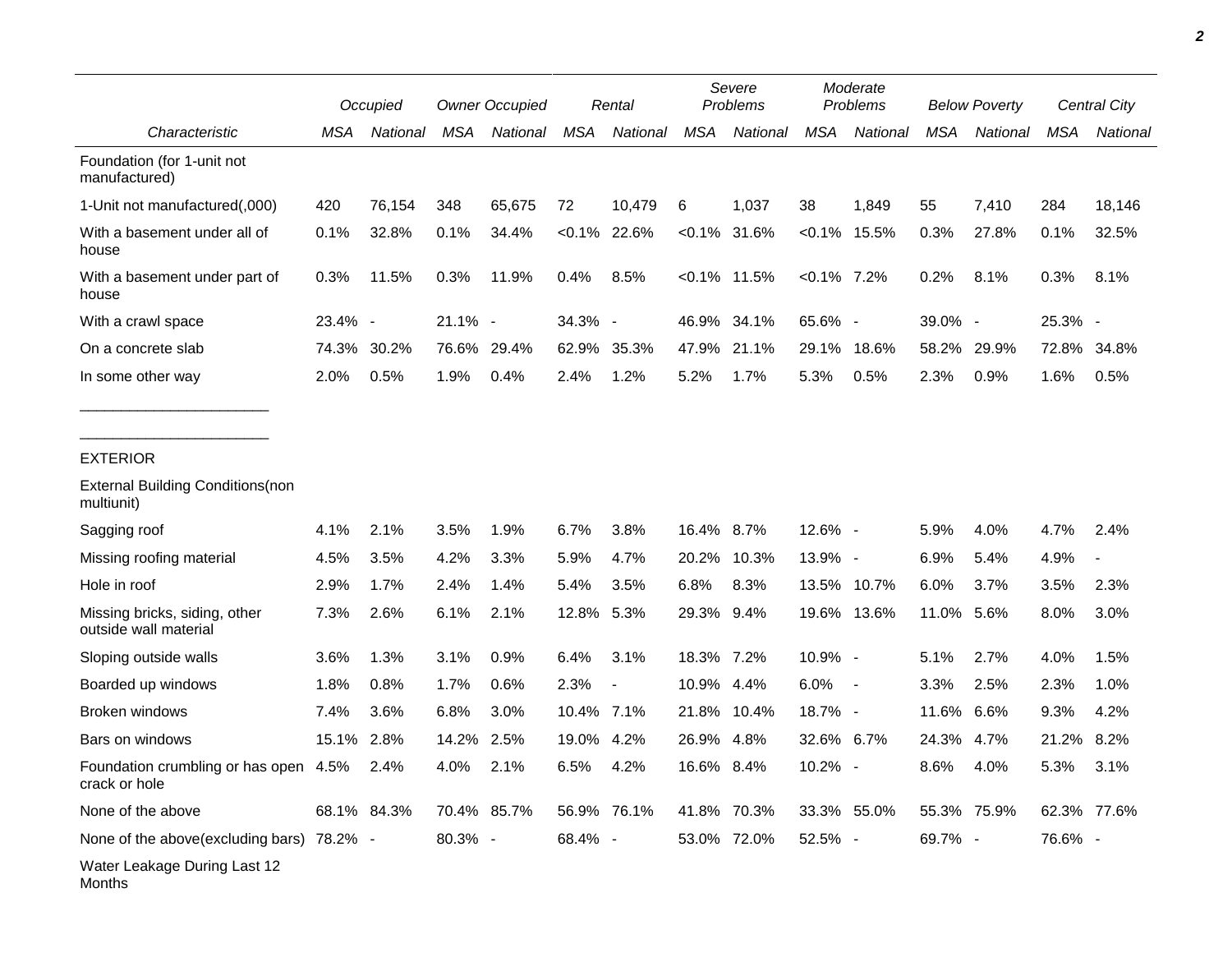|                                         |            | Occupied                 | <b>Owner Occupied</b> |                          | Rental     |                          | Severe<br>Problems |                | Moderate<br>Problems |                          | <b>Below Poverty</b> |                          | <b>Central City</b> |                          |
|-----------------------------------------|------------|--------------------------|-----------------------|--------------------------|------------|--------------------------|--------------------|----------------|----------------------|--------------------------|----------------------|--------------------------|---------------------|--------------------------|
| Characteristic                          | MSA        | National                 | MSA                   | National                 | MSA        | National                 | MSA                | National       | MSA                  | National                 | MSA                  | National                 | MSA                 | National                 |
| With leakage from outside<br>structure  | 11.0% -    |                          | 10.4% -               |                          | 12.2% -    |                          | 22.1% -            |                | 30.0% -              |                          |                      | 14.6% 10.2%              | $11.3%$ -           |                          |
| Roof                                    | 7.8%       | 5.7%                     | 7.5%                  | 5.8%                     | 8.3%       | 5.4%                     |                    | 19.9% 12.0%    |                      | 25.9% 18.4%              | 11.5% 6.0%           |                          | 8.0%                | 6.1%                     |
| <b>Basement leak</b>                    | 0.1%       | 3.5%                     | $< 0.1\%$             | 4.3%                     | 0.3%       | 1.8%                     | $< 0.1\%$ 4.4%     |                | $< 0.1\%$ 5.0%       |                          | $< 0.1\%$ 2.2%       |                          | 0.1%                | 2.9%                     |
| Walls, closed windows, or doors<br>leak | 2.9%       | $\overline{\phantom{a}}$ | 2.6%                  | $\overline{\phantom{a}}$ | 3.5%       | $\blacksquare$           | 6.3%               | $\blacksquare$ | 8.4%                 | $\overline{\phantom{a}}$ | 2.7%                 | $\overline{\phantom{a}}$ | 2.8%                | $\overline{\phantom{a}}$ |
| Other or Unknown exterior Leak          | 1.7%       | 1.2%                     | 1.4%                  | $\overline{\phantom{a}}$ | 2.3%       | 1.4%                     | 1.8%               | 2.4%           | 2.5%                 | 4.7%                     | 2.8%                 | 1.0%                     | 1.9%                | 1.2%                     |
| <b>INTERIOR</b>                         |            |                          |                       |                          |            |                          |                    |                |                      |                          |                      |                          |                     |                          |
| Damage                                  |            |                          |                       |                          |            |                          |                    |                |                      |                          |                      |                          |                     |                          |
| Holes in floors                         | 2.0%       | 0.9%                     | 1.9%                  | 0.7%                     | 2.2%       | 1.4%                     | 13.7% 5.4%         |                | 11.3% 8.2%           |                          | 2.7%                 | 2.0%                     | 2.1%                | 1.1%                     |
| Open cracks or holes                    | 9.1%       | 4.8%                     | 8.5%                  | 3.7%                     | 10.4% 7.2% |                          |                    | 22.1% 13.9%    | $31.7\%$ -           |                          | 10.8% 7.6%           |                          | 10.0%               | 6.2%                     |
| Broken plaster or peeling paint         | 3.8%       | 2.0%                     | 3.4%                  | 1.4%                     | 4.7%       | 3.4%                     | 17.5% 7.5%         |                | 18.8% -              |                          | 4.0%                 | $\overline{\phantom{a}}$ | 4.3%                | 3.2%                     |
| Water Leakage During Last 12<br>Months  |            |                          |                       |                          |            |                          |                    |                |                      |                          |                      |                          |                     |                          |
| With leakage from inside structure      | 12.6% 8.4% |                          | 10.4% 7.0%            |                          |            | 16.8% 11.4%              |                    | 26.2% 16.0%    | $23.2\%$ -           |                          | 11.9% -              |                          | 14.2%               | 9.7%                     |
| Fixtures backed up or overflowed        | 5.3%       | 2.7%                     | 4.5%                  | 2.2%                     | 6.8%       | 3.7%                     | 13.0% 7.3%         |                | 11.9% -              |                          | 5.6%                 | 3.1%                     | 5.9%                | 3.1%                     |
| Pipes leaked                            | 5.1%       | 3.7%                     | 4.0%                  | 2.7%                     | 7.2%       | $\overline{\phantom{a}}$ | 9.8%               |                | 11.4%                | 15.4%                    | 5.3%                 | $\overline{\phantom{a}}$ | 6.0%                | 4.5%                     |
| Broken water heater                     | 1.1%       | $\overline{\phantom{a}}$ | 1.1%                  | $\blacksquare$           | 1.2%       | 0.8%                     | 7.0%               | 2.1%           | 1.2%                 | 3.0%                     | $< 0.1\%$            | $0.8\%$                  | 1.0%                | $\blacksquare$           |
| Other or Unknown                        | 3.5%       | 2.2%                     | 2.5%                  | 1.9%                     | 5.4%       | 3.0%                     | 9.9%               | 4.1%           | 4.9%                 | 7.8%                     | 3.2%                 | 2.2%                     | 3.8%                | 2.6%                     |
| Rodents                                 |            |                          |                       |                          |            |                          |                    |                |                      |                          |                      |                          |                     |                          |
| Signs of rats in last 3 mon.            | 3.1%       | 0.9%                     | 3.0%                  | 0.7%                     | 3.3%       | 1.3%                     | 16.3% 4.6%         |                | 15.0% 4.2%           |                          | 5.4%                 | 1.5%                     | 3.9%                | 1.4%                     |
| Signs of mice in last 3 mon.            | 4.3%       | 5.7%                     | 4.4%                  | $\overline{\phantom{a}}$ | 4.1%       | 6.6%                     | $12.0\%$ -         |                | 13.1% -              |                          | 5.1%                 | 7.3%                     | 3.6%                | 6.0%                     |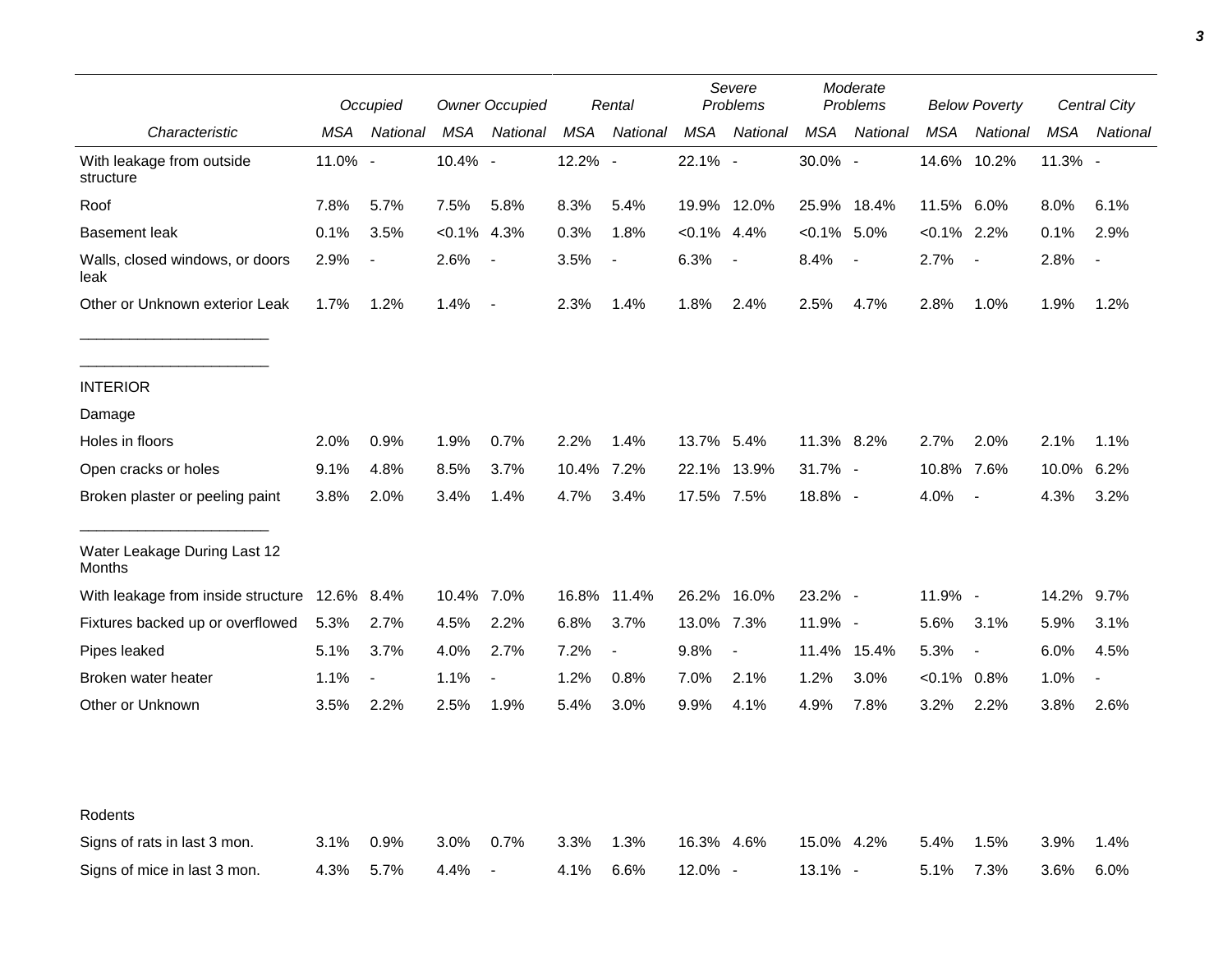|                                                           |             | Occupied                 | <b>Owner Occupied</b> |                          | Rental      |                          | Severe<br>Problems |                 | Moderate<br>Problems |                 | <b>Below Poverty</b> |                          | <b>Central City</b> |                |
|-----------------------------------------------------------|-------------|--------------------------|-----------------------|--------------------------|-------------|--------------------------|--------------------|-----------------|----------------------|-----------------|----------------------|--------------------------|---------------------|----------------|
| Characteristic                                            | <b>MSA</b>  | National                 | <b>MSA</b>            | National                 | <b>MSA</b>  | National                 | <b>MSA</b>         | National        | <b>MSA</b>           | National        | <b>MSA</b>           | National                 | <b>MSA</b>          | National       |
| Signs of rodents, not sure which<br>kind in last 3 mon.   | 0.6%        | 0.3%                     | 0.5%                  | 0.2%                     | 0.7%        | 0.5%                     | 3.2%               | 1.0%            | 1.9%                 | 0.8%            | 0.5%                 |                          | 0.7%                | $\blacksquare$ |
| Electrical                                                |             |                          |                       |                          |             |                          |                    |                 |                      |                 |                      |                          |                     |                |
| No electrical wiring                                      | $< 0.1\%$ - |                          | $< 0.1\%$ 0.1%        |                          | $< 0.1\%$ - |                          | $< 0.1\%$          | 1.5%            | $< 0.1\%$            | $0.0\%$         | $< 0.1\%$ 0.1%       |                          | $< 0.1\%$ -         |                |
| <b>Exposed wiring</b>                                     | 0.3%        | 0.6%                     | 0.3%                  | 0.6%                     | 0.1%        | 0.7%                     | 2.8%               | 1.9%            | 0.3%                 | 1.5%            | 0.2%                 | 1.1%                     | 0.3%                | 0.6%           |
| Rooms without electric outlets                            | 1.5%        | $\blacksquare$           | 1.0%                  | $\blacksquare$           | 2.4%        | $\overline{\phantom{a}}$ | 2.8%               | 6.4%            | 2.1%                 | 3.3%            | 2.6%                 | $\overline{\phantom{a}}$ | 1.5%                | $\blacksquare$ |
| Fuses/breakers blown in last 3<br>mon.                    | 11.3% -     |                          | 11.6% 9.0%            |                          | 10.8% -     |                          | 19.2% -            |                 | 18.5%                | 14.3%           | 10.7% 7.7%           |                          | 11.9% -             |                |
| Sanitation                                                |             |                          |                       |                          |             |                          |                    |                 |                      |                 |                      |                          |                     |                |
| Lacking complete kitchen facilities                       | 1.6%        | $\overline{\phantom{a}}$ | 0.6%                  | 0.3%                     | 3.4%        | 4.2%                     | 4.1%               | 7.4%            | 16.8%                | 36.9%           | 2.6%                 | 3.2%                     | 1.8%                | 2.6%           |
| Lacking some or all plumbing<br>facilities                | 1.3%        | $\overline{\phantom{a}}$ | 0.7%                  | $\overline{\phantom{a}}$ | 2.3%        | $\overline{\phantom{a}}$ | 66.4% -            |                 | $< 0.1\%$ 0.0%       |                 | 1.7%                 | 2.4%                     | 1.3%                | 1.7%           |
| Water not safe to drink                                   | 8.8%        | $\overline{\phantom{a}}$ | 8.4%                  | $\blacksquare$           | 9.8%        | 13.7%                    | 21.7%              | 14.4%           |                      | 14.6% 18.3%     | 11.5% -              |                          | 10.1% -             |                |
| Water stoppage in last 3 mon.                             | 6.0%        | 3.2%                     | 3.6%                  | 2.6%                     | 10.6%       | 4.6%                     | 12.4%              | 6.3%            | 7.8%                 | $\sim$          | 6.4%                 | 3.7%                     | 6.8%                | 3.6%           |
| No flush toilets working some time 4.4%<br>in last 3 mon. |             | 2.0%                     | 3.3%                  | 1.1%                     | 6.4%        | 4.0%                     | 7.5%               | 5.4%            | $11.4\%$ -           |                 | 8.5%                 | 3.5%                     | 5.4%                | 2.6%           |
| With sewage disposal breakdowns 2.6%<br>in last 3 mon.    |             | 1.2%                     | 2.1%                  | 1.0%                     | 3.4%        | 1.7%                     | 10.6% 3.0%         |                 | 3.7%                 | $\sim$ $-$      | 4.2%                 | 1.5%                     | 3.0%                | 1.4%           |
| Septic tank, cesspool, chemical<br>toilet                 |             | 11.5% 20.4%              |                       | 15.3% 26.0%              | 4.4%        | 7.9%                     | 8.1%               | 15.2%           |                      | 10.2% 17.1%     | 8.3%                 | 16.5%                    | 0.9%                | 1.3%           |
| With septic tank or cesspool<br>breakdowns in last 3 mon. | 0.2%        |                          | 0.3%                  | $\overline{\phantom{a}}$ | 0.2%        |                          | $< 0.1\%$ 0.8%     |                 | 0.3%                 | 0.6%            | $< 0.1\%$ 0.3%       |                          | $< 0.1\%$ -         |                |
| <b>HEATING/FUEL</b>                                       |             |                          |                       |                          |             |                          |                    |                 |                      |                 |                      |                          |                     |                |
| Main Heating Equipment                                    |             |                          |                       |                          |             |                          |                    |                 |                      |                 |                      |                          |                     |                |
| Warm-air furnace                                          | 66.6% -     |                          | 68.0% -               |                          | 63.9% -     |                          | 54.3% -            |                 |                      | 18.8% 35.2%     | 53.0% -              |                          | 66.6% -             |                |
| Steam or hot water system                                 | 0.1%        | 11.8%                    | 0.1%                  | 10.3%                    | 0.1%        | 15.2%                    |                    | $< 0.1\%$ 21.1% |                      | $< 0.1\%$ 11.7% | 0.3%                 | 12.6%                    | 0.1%                | 16.5%          |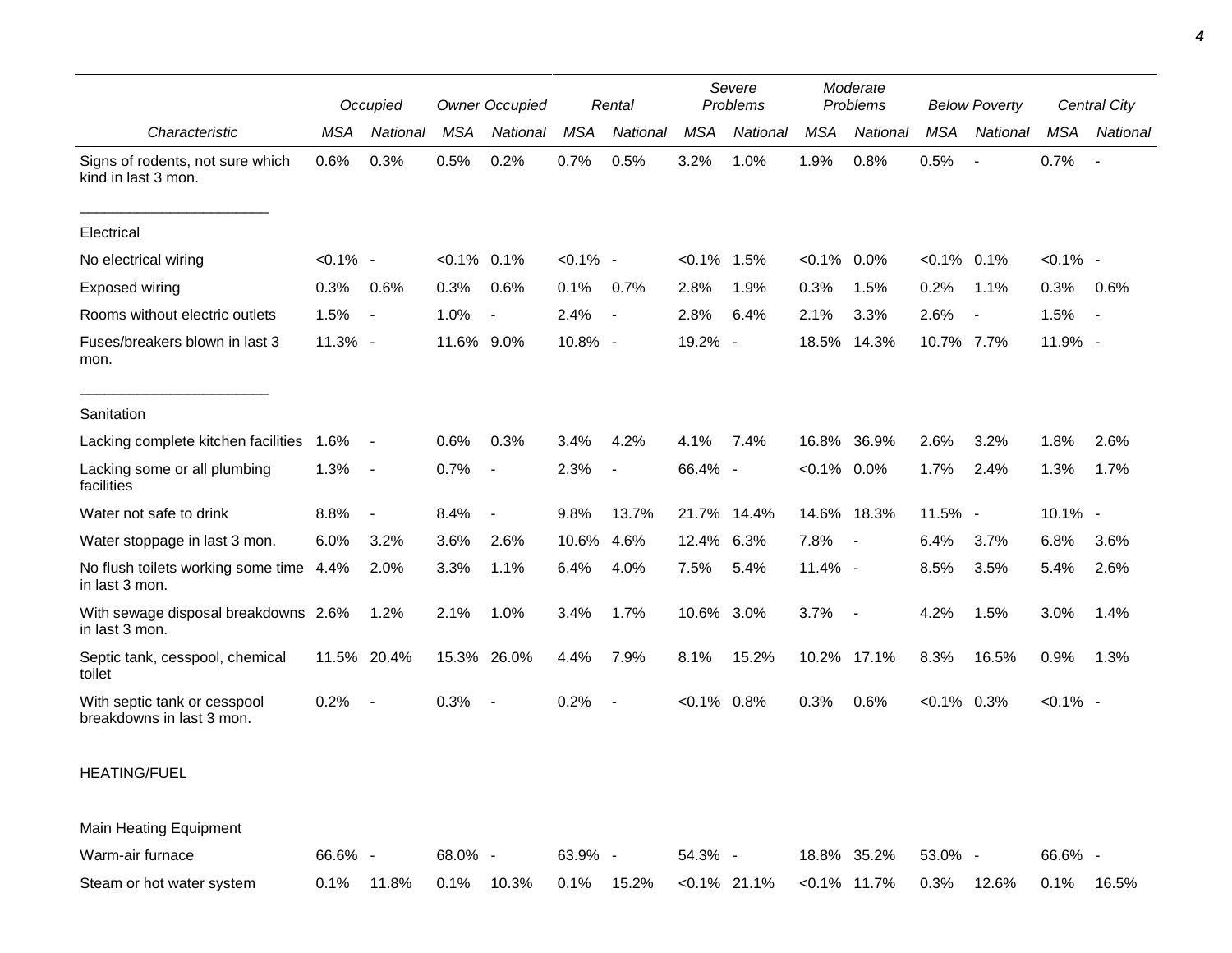|                                                         |                | Occupied                 |                | <b>Owner Occupied</b>    |                | Rental              |                | Severe<br>Problems  |                | Moderate<br>Problems |                | <b>Below Poverty</b>     |                     | Central City             |  |
|---------------------------------------------------------|----------------|--------------------------|----------------|--------------------------|----------------|---------------------|----------------|---------------------|----------------|----------------------|----------------|--------------------------|---------------------|--------------------------|--|
| Characteristic                                          | <b>MSA</b>     | National                 | <b>MSA</b>     | National                 | <b>MSA</b>     | National            | <b>MSA</b>     | National            | <b>MSA</b>     | National             | <b>MSA</b>     | National                 | <b>MSA</b>          | <b>National</b>          |  |
| Electric heat pump                                      | 14.6%          | 11.5%                    | 14.8% -        |                          | 14.3%          | 10.0%               | 5.5%           | 6.8%                | 7.6%           | 5.8%                 | 10.5% -        |                          | 11.9%               | 9.1%                     |  |
| Built-in electric units                                 | 0.7%           | 4.3%                     | 0.6%           | 2.8%                     | 0.9%           | 7.6%                | 1.3%           | 5.6%                | 0.3%           | 5.5%                 | 1.1%           | 5.9%                     | 0.8%                | 3.7%                     |  |
| Floor, wall, or other built-in hot air<br>without ducts | 3.9%           | 4.7%                     | 3.7%           | 2.9%                     | 4.3%           | 8.6%                | 4.2%           | 6.8%                | 2.7%           | 6.2%                 | 7.1%           | $\overline{\phantom{a}}$ | 4.5%                | 6.5%                     |  |
| Room heaters with flue                                  | 0.4%           | 1.2%                     | 0.3%           | 1.0%                     | 0.5%           | 1.6%                | 1.9%           | 2.4%                | 0.7%           | 1.4%                 | 1.0%           | 2.1%                     | 0.4%                | 0.9%                     |  |
| Room heaters without flue                               | 5.4%           | 1.2%                     | 5.6%           | 1.2%                     | 5.0%           | 1.3%                | 6.8%           | 2.7%                | 59.4%          | 30.4%                | 11.1% 2.7%     |                          | 6.4%                | 1.1%                     |  |
| Portable electric heaters                               | 6.0%           | 0.8%                     | 5.1%           | 0.6%                     | 7.7%           | 1.4%                | 16.9%          | 2.6%                | 9.3%           | 1.6%                 | 11.1%          | 1.8%                     | 7.2%                | 1.0%                     |  |
| <b>Stoves</b>                                           | 0.1%           | 0.8%                     | 0.2%           | 1.0%                     | $< 0.1\%$ 0.5% |                     | 1.5%           | 2.5%                | $< 0.1\%$ 0.7% |                      | $< 0.1\%$      | 1.2%                     | $< 0.1\% < 0.1\%$   |                          |  |
| Fireplace with inserts                                  | $< 0.1\%$      | 0.1%                     | $< 0.1\%$      | 0.2%                     | $< 0.1\%$ -    |                     | $< 0.1\%$      | $< 0.1\%$           | $< 0.1\%$      | 0.1%                 | $< 0.1\%$      | 0.1%                     | $< 0.1\%$ -         |                          |  |
| Fireplace without inserts                               | $< 0.1\%$ -    |                          | $< 0.1\%$ -    |                          |                | $< 0.1\%$ $< 0.1\%$ | 1.3%           | 0.2%                | $< 0.1\%$      | 0.1%                 | $< 0.1\%$      | $< 0.1\%$                | $< 0.1\%$ $< 0.1\%$ |                          |  |
| Other                                                   | 1.1%           | 0.3%                     | 0.9%           | 0.2%                     | 1.6%           | 0.4%                | 1.5%           | 0.7%                | 0.3%           | $\blacksquare$       | 2.2%           | 0.5%                     | 1.2%                | 0.4%                     |  |
| No heating equipment                                    | 0.4%           | $\overline{\phantom{a}}$ | 0.1%           | $\overline{\phantom{a}}$ | 0.8%           | $\blacksquare$      | $< 0.1\%$      | 1.5%                | 0.3%           | 0.8%                 | 1.2%           | 0.6%                     | 0.4%                | $\blacksquare$           |  |
| Cooking stove                                           | 0.5%           | 0.1%                     | 0.4%           | 0.1%                     | 0.7%           | 0.2%                | 4.8%           | 0.7%                | 0.6%           | 0.2%                 | 1.5%           | 0.2%                     | 0.5%                | 0.2%                     |  |
| <b>Water Heating Fuel</b>                               |                |                          |                |                          |                |                     |                |                     |                |                      |                |                          |                     |                          |  |
| Electricity                                             | 47.2% -        |                          | 42.4% -        |                          |                | 56.0% 44.1%         | 38.8% -        |                     | 25.5%          | 39.8%                | 40.2% -        |                          | 40.3% 29.7%         |                          |  |
| Gas, LP/bottled gas                                     | 52.4% -        |                          | 57.3% -        |                          | 43.4% -        |                     | 59.5% -        |                     |                | 74.1% 55.6%          | 58.7% -        |                          | 59.3% -             |                          |  |
| Fuel oil                                                | $< 0.1\%$ 4.9% |                          | $< 0.1\%$ 4.6% |                          | $< 0.1\%$ 5.7% |                     |                | $< 0.1\%$ 10.1%     | $< 0.1\%$ 4.5% |                      | $< 0.1\%$ 4.7% |                          | $< 0.1\%$ 6.1%      |                          |  |
| Kerosene or other liquid fuel                           | $< 0.1\%$ -    |                          | $< 0.1\%$ -    |                          | $< 0.1\%$ -    |                     |                | $< 0.1\%$ $< 0.1\%$ | $< 0.1\%$      | 0.1%                 | $< 0.1\%$      | $< 0.1\%$                | $< 0.1\%$ -         |                          |  |
| Other                                                   | 0.4%           | $\blacksquare$           | 0.3%           | $\overline{\phantom{a}}$ | 0.5%           | 0.3%                | 1.7%           | 0.6%                | 0.3%           | $\blacksquare$       | 1.0%           | 0.3%                     | 0.4%                | $\overline{\phantom{a}}$ |  |
| Clothes Dryer(,000)                                     | 449            | 86,169                   | 350            | 70,348                   | 99             | 15,821              | 5              | 1,060               | 30             | 2,193                | 50             | 8,541                    | 288                 | 20,176                   |  |
| Have Clothes Dryer                                      | 76.5% -        |                          | 91.7% -        |                          | 48.1% -        |                     | 42.6% 52.5%    |                     | 58.3% -        |                      | 52.1% -        |                          | 71.1% -             |                          |  |
| Electricity                                             | 87.5% -        |                          | 86.0% -        |                          | 92.9% -        |                     | 81.0% -        |                     | 77.5% -        |                      | 84.9% -        |                          | 84.3% -             |                          |  |
| Gas, LP gas (liquid propane)                            |                | 12.5% 22.9%              | 14.0% 24.8%    |                          | 7.1%           | 14.5%               | 19.0%          | 23.4%               |                | 22.5% 17.2%          | $15.1\% -$     |                          |                     | 15.7% 26.8%              |  |
| Other                                                   | $< 0.1\%$ -    |                          | $< 0.1\%$ -    |                          | $< 0.1\%$ 0.1% |                     | $< 0.1\%$ 0.3% |                     |                | $< 0.1\%$ $< 0.1\%$  | $< 0.1\%$ 0.1% |                          | $< 0.1\%$ -         |                          |  |

Heating Problems

\_\_\_\_\_\_\_\_\_\_\_\_\_\_\_\_\_\_\_\_\_\_\_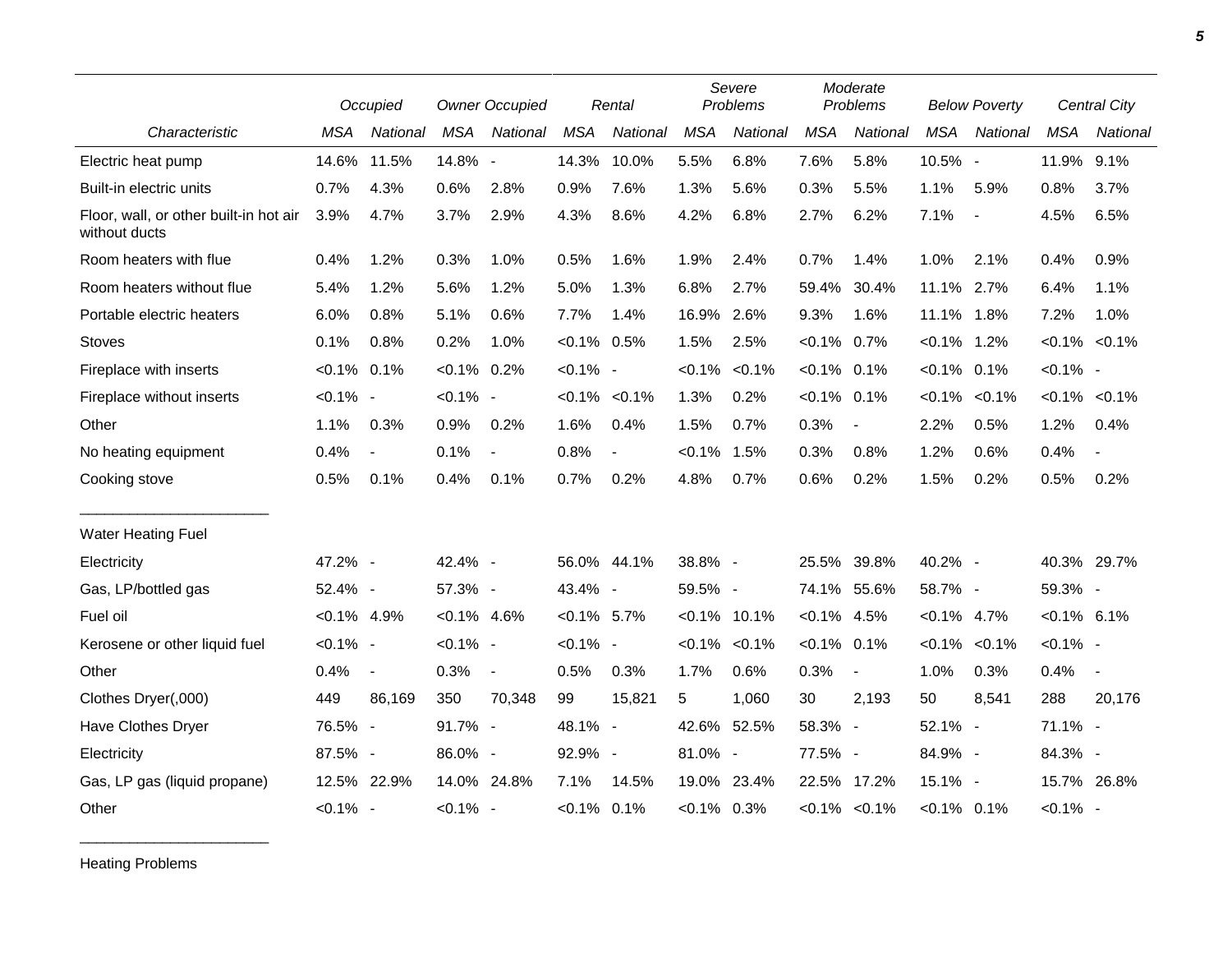|                                                             |                | Occupied                 |                | <b>Owner Occupied</b>    |            | Rental                   |                | Severe<br>Problems |            | Moderate<br><b>Problems</b> |            | <b>Below Poverty</b>     |                  | <b>Central City</b> |  |
|-------------------------------------------------------------|----------------|--------------------------|----------------|--------------------------|------------|--------------------------|----------------|--------------------|------------|-----------------------------|------------|--------------------------|------------------|---------------------|--|
| Characteristic                                              | MSA            | National                 | <b>MSA</b>     | National                 | <b>MSA</b> | National                 | <b>MSA</b>     | National           | <b>MSA</b> | National                    | <b>MSA</b> | National                 | <b>MSA</b>       | National            |  |
| Uncomfortably cold for 24 hours or 6.7%<br>more last winter |                |                          | 6.0%           | $\overline{a}$           | 8.3%       | 11.0%                    | 43.8% -        |                    | 17.8% -    |                             | 13.1%      | 10.5%                    | 7.7%             |                     |  |
| Heating equipment breakdowns                                | 1.9%           | $\overline{\phantom{a}}$ | 2.0%           | $\overline{\phantom{a}}$ | 1.9%       | 3.3%                     | 28.5% -        |                    | 1.5%       | 2.5%                        | 2.7%       | $\overline{\phantom{a}}$ | 2.3%             | 2.9%                |  |
| Other causes                                                | 4.0%           | $\overline{\phantom{a}}$ | 3.9%           | $\overline{a}$           | 4.2%       | 5.9%                     | 11.8% 8.1%     |                    | 14.7% -    |                             | 8.5%       | 6.7%                     | 4.5%             |                     |  |
| Utility interruption                                        | 0.2%           | 1.5%                     | 0.2%           | 1.7%                     | 0.2%       | 0.9%                     | $< 0.1\%$      | 1.4%               | 0.9%       | 1.8%                        | 0.2%       | 1.3%                     | $< 0.1\%$        | 1.1%                |  |
| Inadequate heating capacity                                 | 1.7%           | 0.9%                     | 1.4%           | 0.5%                     | 2.4%       | $\overline{\phantom{a}}$ | 1.5%           | 3.2%               | 7.6%       | 4.9%                        | 4.4%       | 2.1%                     | 2.2%             | 1.4%                |  |
| Inadequate insulation                                       | 1.2%           | 0.8%                     | 1.4%           | 0.5%                     | 0.9%       | 1.5%                     | 7.1%           | 3.5%               | 6.0%       | 3.7%                        | 2.8%       | 1.9%                     | 1.4%             |                     |  |
| Cost of heating                                             | 0.5%           | 0.7%                     | 0.5%           | $\overline{\phantom{a}}$ | 0.5%       | 1.0%                     | 2.9%           | 1.4%               | 2.1%       |                             | 0.5%       | 1.3%                     | 0.6%             |                     |  |
| Other                                                       | 0.9%           | 1.4%                     | 1.0%           |                          | 0.8%       | 2.1%                     | 4.1%           | 2.6%               | 2.5%       | 4.5%                        | 1.9%       | $\overline{\phantom{a}}$ | 1.0%             | 1.9%                |  |
| SELECTED PHYSICAL<br><b>PROBLEMS</b>                        |                |                          |                |                          |            |                          |                |                    |            |                             |            |                          |                  |                     |  |
| Severe Physical Problems(,000)                              | 11             | 2,021                    | 5              | 922                      | 6          | 1,099                    | 11             | 2,021              |            |                             | 3          | 583                      | $\boldsymbol{9}$ | 859                 |  |
| Severe physical problems                                    | 1.9%           | $\overline{\phantom{a}}$ | 1.4%           | $\overline{\phantom{a}}$ | 2.9%       | $\overline{\phantom{a}}$ | 100%           | $\sim$             |            |                             | 2.6%       | 3.9%                     | 2.1%             | 2.7%                |  |
| Plumbing                                                    | 1.3%           | $\overline{\phantom{a}}$ | 0.7%           | $\overline{\phantom{a}}$ | 2.3%       | $\overline{\phantom{a}}$ | 66.4% -        |                    |            |                             | 1.7%       | 2.4%                     | 1.3%             | 1.7%                |  |
| Heating                                                     | 0.6%           | $\overline{\phantom{a}}$ | 0.6%           | $\overline{\phantom{a}}$ | 0.5%       | 1.2%                     | 28.5% -        |                    |            |                             | 0.8%       | 1.2%                     | 0.7%             |                     |  |
| Electric                                                    | $< 0.1\%$ 0.1% |                          | $< 0.1\%$ 0.1% |                          | $< 0.1\%$  | 0.1%                     | $< 0.1\%$ 3.6% |                    |            |                             | $< 0.1\%$  | 0.2%                     | $< 0.1\%$ 0.1%   |                     |  |
| Hallways                                                    | $< 0.1\%$      | 0.0%                     | $< 0.1\%$      | 0.0%                     | $< 0.1\%$  | 0.0%                     | $< 0.1\%$ 0.0% |                    |            |                             | $< 0.1\%$  | 0.0%                     | $< 0.1\%$        | 0.0%                |  |
| Upkeep                                                      | 0.2%           | $\overline{\phantom{a}}$ | 0.2%           | $\overline{\phantom{a}}$ | 0.1%       | $\overline{\phantom{a}}$ | 8.0%           | 2.6%               |            |                             | 0.2%       | $\overline{\phantom{a}}$ | 0.2%             |                     |  |
| Moderate Physical Problems(,000)                            | 52             | 4,188                    | 29             | 1,648                    | 23         | 2,540                    |                |                    | 52         | 4,188                       | 16         | 1,131                    | 42               | 1,704               |  |
| Moderate physical problems                                  | 8.8%           | 3.8%                     | 7.6%           | 2.2%                     | 11.2%      | 7.5%                     |                |                    | 100%       | $\overline{\phantom{a}}$    | 16.0%      | 7.5%                     | 10.3%            | 5.4%                |  |
| Plumbing                                                    | 0.4%           | 0.1%                     | 0.2%           |                          | 0.8%       | 0.3%                     |                |                    | 4.8%       | 3.7%                        | 1.0%       | 0.3%                     | 0.6%             | 0.2%                |  |
| Heating                                                     | 5.3%           | 1.2%                     | 5.5%           | 1.1%                     | 4.8%       | 1.2%                     |                |                    | 59.4%      | 30.4%                       | 10.9%      | 2.5%                     | 6.3%             | 1.0%                |  |
| Upkeep                                                      | 1.5%           | $\overline{\phantom{a}}$ | 0.5%           | $\overline{\phantom{a}}$ | 3.3%       | $\overline{\phantom{a}}$ |                |                    | 16.8%      | 36.9%                       | 2.4%       | $\overline{\phantom{a}}$ | 1.7%             | 2.3%                |  |
| Hallways                                                    | 0.1%           |                          | $< 0.1\%$ -    |                          | 0.4%       |                          |                |                    | 1.5%       | 3.2%                        | 0.2%       | $\overline{\phantom{a}}$ | 0.1%             |                     |  |
| Kitchen                                                     | 2.6%           | 1.1%                     | 2.3%           | 0.7%                     | 3.1%       | 2.0%                     |                |                    | 29.0%      | $\overline{\phantom{a}}$    | 3.5%       | 2.0%                     | 2.7%             | 1.7%                |  |

\_\_\_\_\_\_\_\_\_\_\_\_\_\_\_\_\_\_\_\_\_\_\_